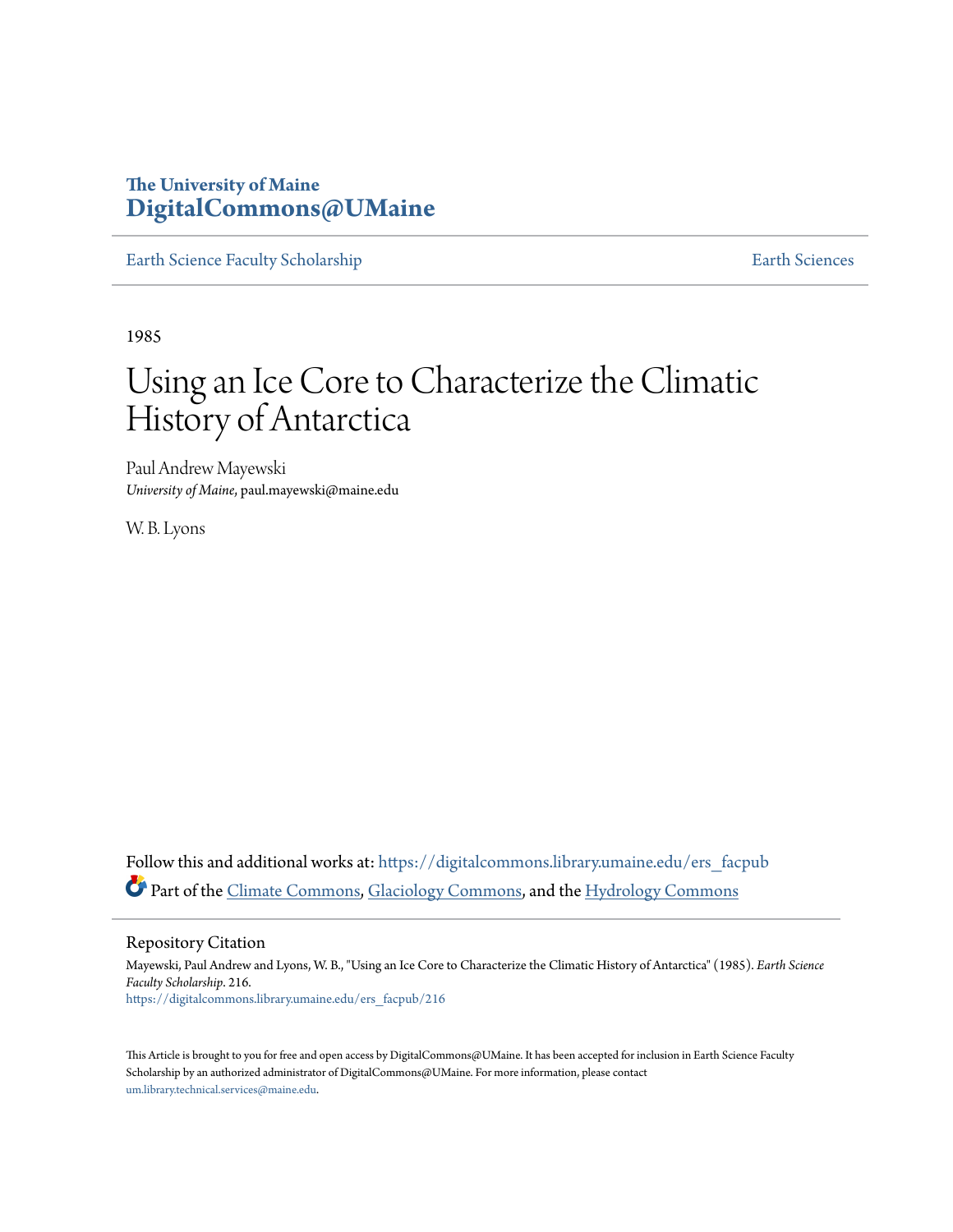|  | "Table 1. Radium-226, thorium-230, and uranium-234 activity excesses in the Cul de Sac ice samples |  |  |  |  |  |  |  |  |  |  |  |  |  |
|--|----------------------------------------------------------------------------------------------------|--|--|--|--|--|--|--|--|--|--|--|--|--|
|--|----------------------------------------------------------------------------------------------------|--|--|--|--|--|--|--|--|--|--|--|--|--|

| Dust (grams)    | Radium-226-<br>uranium-238<br>(indecays per minute | Thorium-230-<br>uranium-238<br>(indecays per minute) | Uranium-234–<br>uranium-238<br>(indecays per minute) | Radium-236 excess  | Radium-226 excess  |  |
|-----------------|----------------------------------------------------|------------------------------------------------------|------------------------------------------------------|--------------------|--------------------|--|
| Ice (kilograms) | per kilogram)                                      | per kilogram)                                        | per kilogram)                                        | Thorium-230 excess | Uranium-234 excess |  |
| 0.30            | $0.192 \pm 0.008$                                  | $0.134 \pm 0.020$                                    | $0.056 \pm 0.004$                                    | $1.43 \pm 0.22$    | $3.42 \pm 0.28$    |  |
| 0.15            | $0.100 \pm 0.008$                                  | $0.071 \pm 0.007$                                    | $0.036 \pm 0.004$                                    | $1.41 \pm 0.18$    | $2.78 \pm 0.39$    |  |

<sup>a</sup> The errors are one standard deviation.

|  | Table 2. Calculated activity ratios <sup>a</sup> versus age |  |  |  |  |
|--|-------------------------------------------------------------|--|--|--|--|
|--|-------------------------------------------------------------|--|--|--|--|

| Age        | Radium-226 activity  | Radium-226 activity<br>Thorium-230 activity |  |  |
|------------|----------------------|---------------------------------------------|--|--|
| (in years) | Uranium-234 activity |                                             |  |  |
| $\Omega$   | 147.4                | 44.4                                        |  |  |
| 50,000     | 9.5                  | 3.10                                        |  |  |
| 100,000    | 5.5                  | 2.04                                        |  |  |
| 150,000    | 4.4                  | 1.70                                        |  |  |
| 200,000    | 3.5                  | 1.53                                        |  |  |
| 250,000    | 3.0                  | 1.42                                        |  |  |
| 300,000    | 2.7                  | 1.35                                        |  |  |
| 350,000    | 2.5                  | 1.28                                        |  |  |
|            |                      |                                             |  |  |

<sup>a</sup> Inside the shards, uranium and its daughters are assumed to be initially in equilibrium.

- Fireman, E.L., and T.L. Norris. 1982-a. Ages and composition of gas trapped in Allan Hills and Byrd core ice. *Earth and Planetary Science Letters,* 60, 339 - 350.
- Fireman, E.L., and T.L. Norris. 1982-b. Preliminary studies on dating polar ice by <sup>14</sup>C and <sup>222</sup>Rn, nuclear and chemical dating techniques. *American Chemical Society Symposium Series,* 176, 319 - 329.
- Nishiizumi, K., ].R. Arnold, D. Elmore, X. Ma, D. Newman, and H.E. Gove. 1983. <sup>36</sup>Cl and <sup>53</sup>Mn in Antarctic meteorites and <sup>10</sup>Be-<sup>36</sup>Cl dating

of Antarctic ice. *Earth and Planetary Science Letters,* 62, 407 - 417.

- Nishiizumi, K., M.T. Murrell, J.R. Arnold, D. Elmore, R.D. Ferraro, H.E. Gove, and R.C. Finkel. 1981. Cosmic-ray produced <sup>36</sup>Cl and 53Mn in Allan Hills-77 meteorites. *Earth and Planetary Science Letters,*  52,  $31 - 38$ .
- Whillans, LM., and W.A. Cassidy. 1983. Catch a falling star: Meteorites and old ice. *Science,* 222, 55 - 57.

### **Using an ice core to characterize the climatic history of Antarctica**

P.A. MAYEWSKI and W.B. LYONS

*Glacier Research Group*  and *Department of Earth Sciences University of New Hampshire Durham, New Hampshire 03824* 

Between 20 November and 14 December 1984, a remote tent camp was operated in the Dominion Range (center point,

85°15'S 166°10'E) on an ice-covered massif located at the confluence of the heads of the Beardmore and Mill Glaciers in the Transantarctic Mountains. The camp was occupied by four members of the Glacier Research Group (University of New Hampshire) and three members of the Polar Ice Coring Office (PICO) (University of Nebraska). The main task at the site was to retrieve an ice core from which chemical and physical timeseries will be made available to help in assessing: (1) current stability of the east antarctic ice sheet, (2) current models concerning the recent glacial history of the Transantarctic Mountains, (3) the presence of relatively high frequency ( $10^{\circ}$  per  $100$ years) climatic signals, and (4) the possible relationships between volcanic and/or solar activities and climatic change.

Early days in the field were devoted to establishing an optimum site for the proposed 200-meter core (the final outcome was a 201-meter core). Maps, visual observations of ice surface